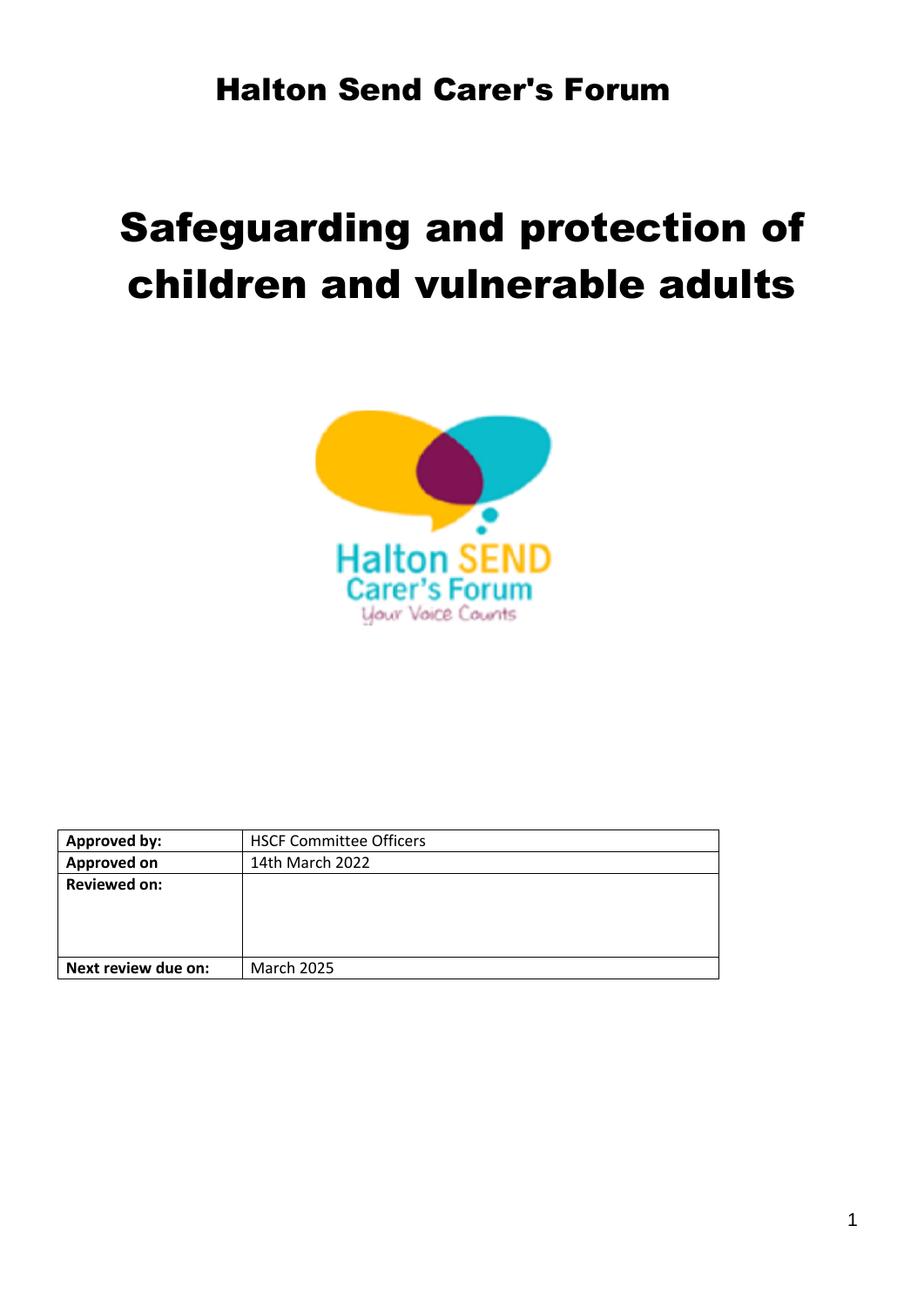### **INTRODUCTION**

This document is the Policy for the Safeguarding Protection of Children and Vulnerable Adults for Halton Send Carer's Forum (HSCF), which will be followed by all staff and volunteers of HSCF, and followed and promoted by the Committee Officers of HSCF.

HSCF does not undertake activities with children or vulnerable adults in the absence of their parents/carers, but has the opportunity to observe the child's/vulnerable adult's welfare at family events. Parents/carers remain responsible for their children's welfare throughout all the work undertaken by HSCF.

Any child or vulnerable adult can be vulnerable to abuse. The purpose of this policy is to make sure that the actions of any adult in the context of the work carried out by HSCF are transparent, and safeguard and promote the welfare of all children and vulnerable adults.

If any parent or young person/child has any concerns about the conduct of any member of the organisation, this should be raised in the first instance with Clare Collins, or their deputy Michelle Downes, the two designated child protection contacts.

#### **Contact details:**

Clare Collins: H[altonsendcarersforum@gmail.com](mailto:laura.gillespie@sheffieldparentcarerforum.org.uk) Michelle Downes: [info.haltoncarersforum@gmail](mailto:woodward@blueyonder.co.uk).com

#### **DEFINITIONS**

#### **Child**

In the context of this policy, a child is a person under the age of 18.

#### **Vulnerable adult**

In the context of this policy, a vulnerable adult is someone aged 18 or above who may need community care services for reasons like mental health issues, disability, age or illness. They may not be able to take care of themselves or protect themselves from harm or exploitation.

#### **Safeguarding**

Safeguarding and promoting the welfare of children and vulnerable adults means taking action to:

- protect them from being mistreated
- make sure their health or development is not impaired
- make sure that they grow up in an environment that provides safe and effective care
- help them to have the best possible life chances, and to enter adulthood successfully.

#### **Child Protection**

Child protection is a part of safeguarding. It means taking action to protect the small number of children and young people who are suffering, or are at risk of suffering, significant harm through child abuse.

#### **Child Abuse**

Child abuse is the term used to describe how children are harmed, often by adults but also by other children and young people. Abuse or neglect of a child is caused by inflicting harm, or by failing to act to prevent harm. Children with special needs are particularly vulnerable and in need of special care. Children may be abused in a family or in an institutional or community setting, by those known to them or more rarely by a stranger.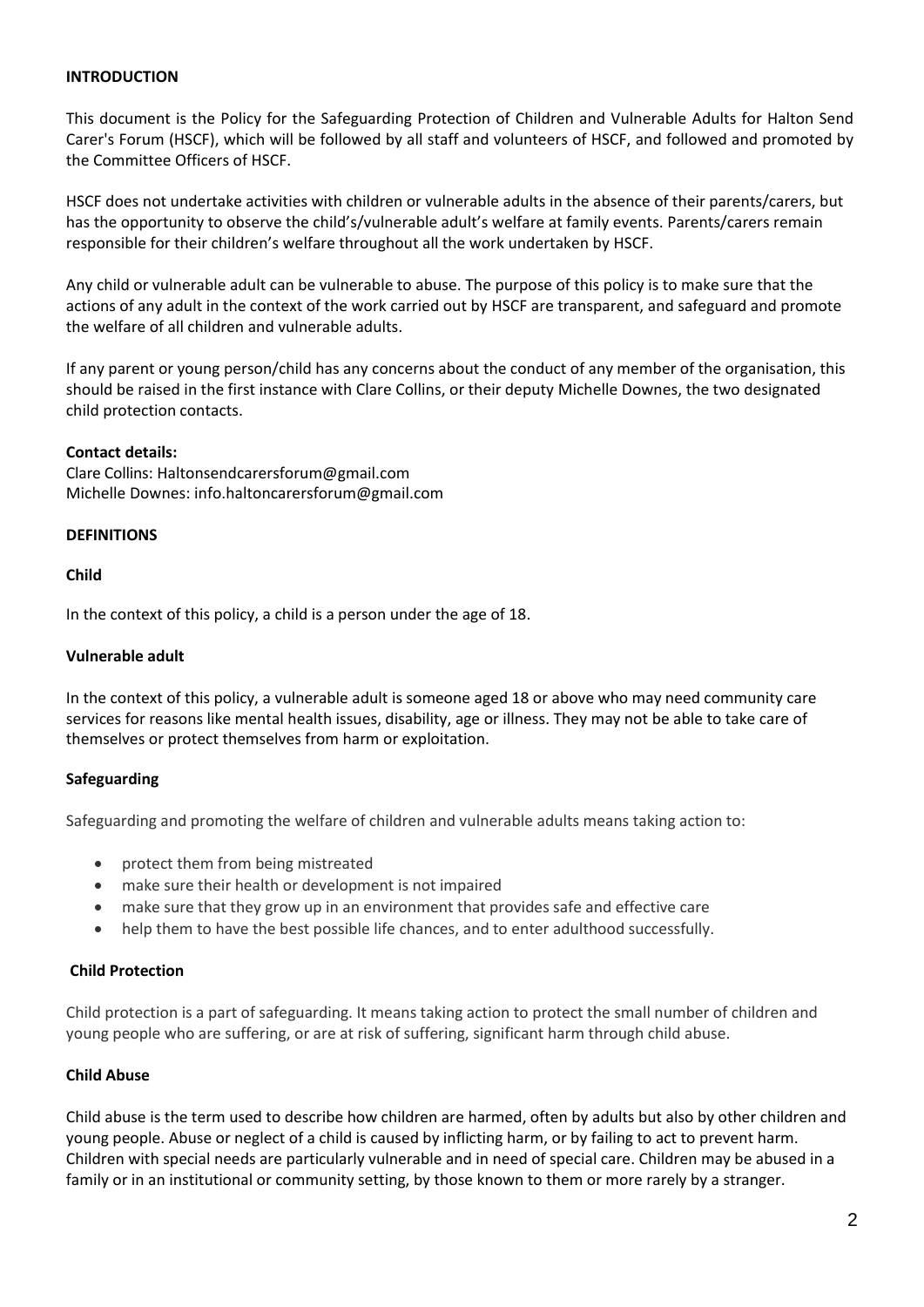# *Physical Abuse*

Physical abuse may involve hitting, shaking, throwing, poisoning, burning or scalding, drowning, suffocating, or otherwise causing physical harm to a child. Physical harm may also be caused when a parent or carer feigns the symptoms of, or deliberately causes, ill-health to a child whom they are looking after. This situation is commonly described using terms such as, fabricated illness by proxy or Munchausen Syndrome by proxy.

#### *Emotional Abuse*

Emotional abuse is the persistent emotional ill-treatment of a child, such as to cause severe and persistent adverse effects on the child's emotional development. It may involve conveying to children that they are worthless or unloved, inadequate, or valued only in so far as they meet the needs of another person. It may feature age or developmentally inappropriate expectations being imposed on children. It may involve causing children frequently to feel frightened or in danger, or the exploitation or corruption of children. Some level of emotional abuse is involved in all types of ill treatment of a child though it may occur alone.

## *Sexual Abuse*

Sexual abuse involves forcing or enticing a child or young person to take part in sexual activities, whether or not the child is aware of what is happening. The activities may involve physical contact, including penetrative or non-penetrative acts. They may include non-contact activities, such as involving children in looking at, or in the production of, pornographic material, or watching sexual activities, or encouraging children to behave in sexually inappropriate ways.

#### *Neglect*

Neglect is the persistent failure to meet a child's basic physical and/or psychological needs, likely to result in the serious impairment of the child's health or development. It may involve a parent or carer failing to provide adequate food, shelter and clothing, failing to protect a child from physical harm or danger, or the failure to ensure access to appropriate medical care or treatment. It may also include neglect of, or unresponsiveness to, a child's basic emotional needs.

## **STATEMENT OF INTENT**

HSCF is committed to the following statements:

- the welfare of the child / vulnerable adult is paramount
- all children and vulnerable adults have the right to protection from abuse regardless of age, gender, ethnicity, disability, sexuality or beliefs
- the policy is approved and endorsed by the board of trustees
- the policy applies to all trustees, staff and volunteers and will be included in their induction
- children and parents will be informed of the policy and procedures as appropriate
- all concerns and allegations of abuse will be taken seriously by trustees, staff and volunteers and responded to appropriately. This may require a referral to children's services and, in emergencies, the police
- safe recruitment, selection and vetting procedures will be followed
- appropriate legislation and guidance will be complied with
- the policy and procedure will be evaluated and reviewed
- the policy and procedure will cross-reference with associated policies and procedures which promote children's safety and welfare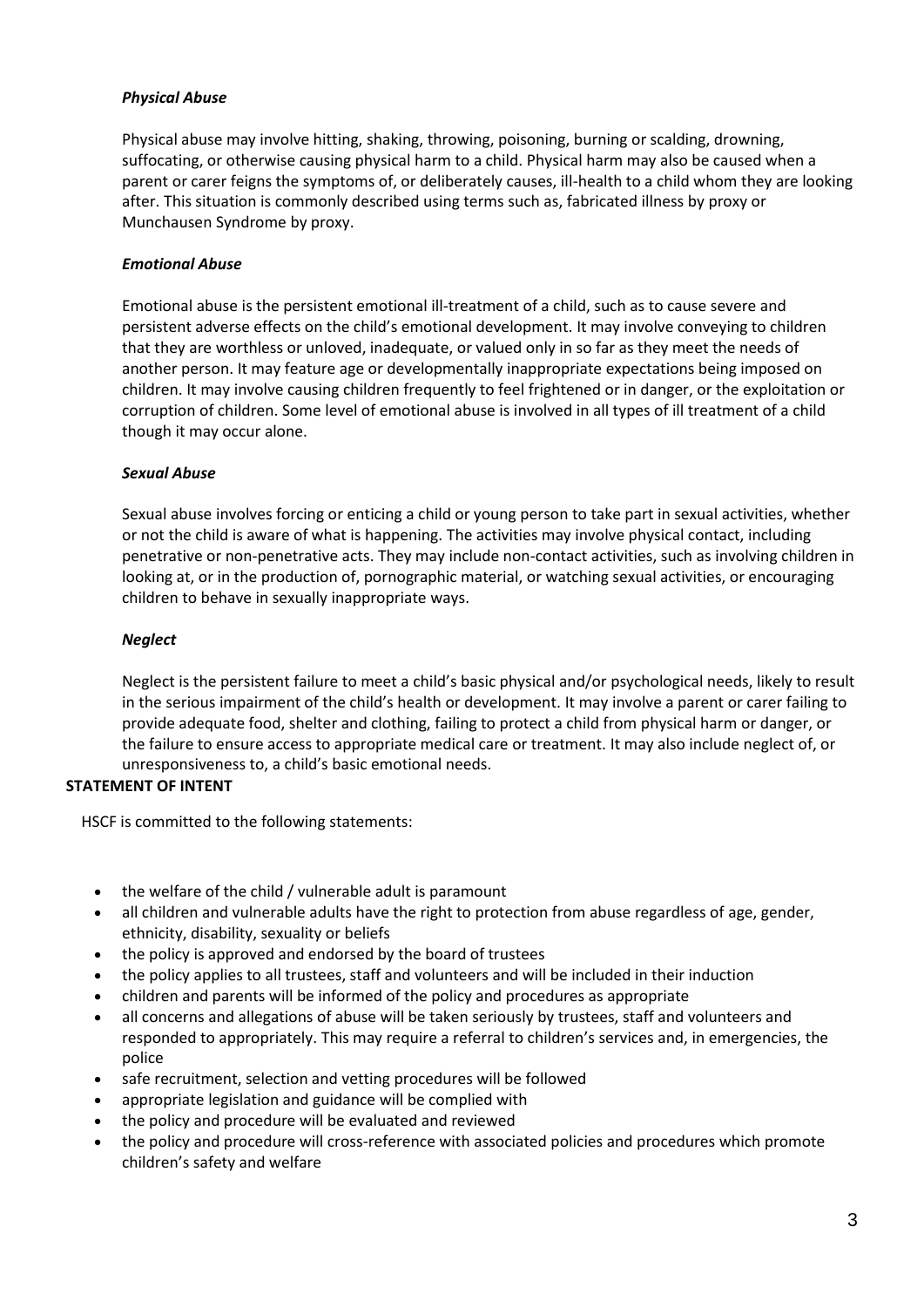# **POLICY**

In order to protect children/vulnerable adults from abuse, the Committee Officers will:

- Ensure that all workers and at least two Management Committee members have undertaken appropriate Child Protection training
- Appoint a minimum of two designated Child Protection Officers from the Management Committee, to respond to allegations and concerns
- Ensure that appropriate recording and monitoring systems are in place
- Operate safe recruitment procedures including using application forms, asking on the form about past convictions and pending cases, taking up references, following up employment histories, interviews with trained panels, verifying identity and (if appropriate) workers and volunteers to be Criminal Records Bureau checked before starting work
- Organise induction and training for workers and volunteers in safeguarding issues (where appropriate)
- Confirm that projects and activities are adequately supervised, taking into account visitors and guests and any necessary consent required from parents/carers
- Provide guidance on how to respond to a person disclosing abuse
- Set up a reporting procedure with information about when and how to contact social services.
- Provide contact details for local support services including the police, children's social services and the NSPCC Child Protection Helpline.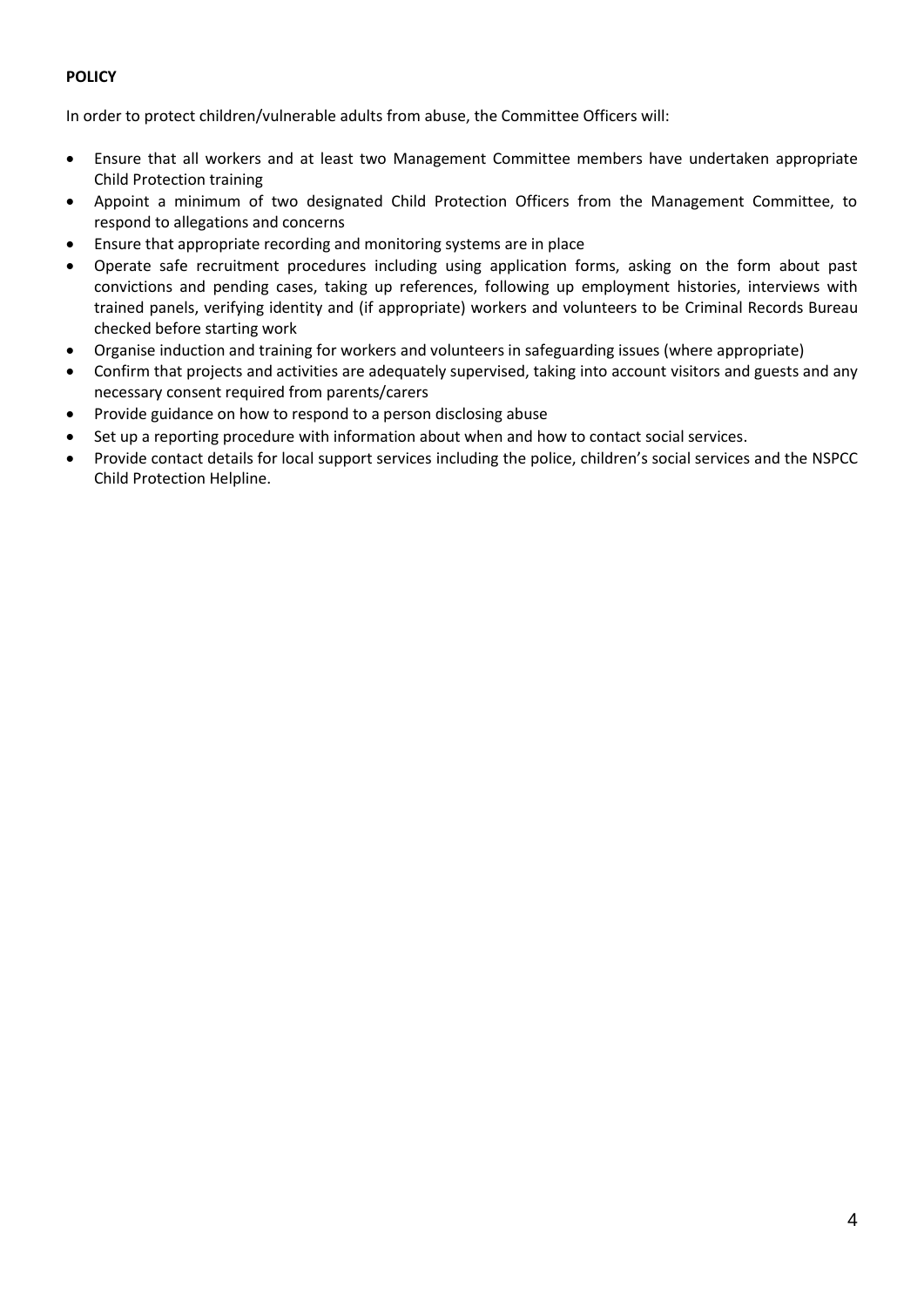# *PROCEDURES*

The Child Protection Officer for HSCF is Clare Collins.

## *Immediate Action to Ensure Safety*

IN ALL CASES IT IS VITAL TO TAKE WHATEVER ACTION IS NEEDED TO SAFEGUARD THE CHILD:

- If emergency medical attention is required, an ambulance should be called (dial 999) or the child taken to the nearest Accident and Emergency Department.
- If a child is in immediate danger, the police should be contacted (dial 999), as they alone have the power to remove a child immediately if protection is necessary, via Police Protection Order.

### *Recognition of Abuse or Neglect*

Individuals within HSCF need to be alert to the potential abuse of children, including abuse by members of the organisation. It is good practice to be as open and honest as possible with parents/carers about any concerns.

However, you must not discuss your concerns with parents/carers in the following circumstances:

- where sexual abuse is suspected
- where organised or multiple abuse is suspected
- where fictitious illness by proxy (also known as Munchausen Syndrome by proxy) is suspected
- where contacting parents/carers would place a child, yourself or others at immediate risk.

## *What to do if children or vulnerable adults talk to you about abuse or neglect*

It is recognised that a child or vulnerable adult may seek you out to share information about abuse or neglect, or talk spontaneously, individually or in groups, when you are present. In these situations you must:

- Listen carefully to the child / vulnerable adult. DO NOT directly question the child / vulnerable adult
- Give the child / vulnerable adult time and attention
- Allow the child / vulnerable adult to give a spontaneous account; do not stop a child / vulnerable adult who is freely recalling significant events
- Make an accurate record of the information you have been given, taking care to record the timing, setting and people present, the child's / vulnerable adult's presentation, as well as what was said. Do not throw this away as it may later be needed as evidence
- Use the child's / vulnerable adult's own words where possible
- Explain that you cannot promise not to speak to others about the information they have shared
- Reassure the child / vulnerable adult that you are glad they have told you; they have not done anything wrong;
	- what you are going to do next
- Explain that you will need to get help to keep the child / vulnerable adult safe
- Do NOT ask the child / vulnerable adult to repeat his or her account of events to anyone.

## *Consulting about your concern*

The purpose of consultation is to discuss your concerns in relation to a child or vulnerable adult and decide what action is necessary. You may become concerned about a child or vulnerable adult who has not spoken to you, because of your observations of, or information about that child or vulnerable adult.

It is good practice to ask a child / vulnerable adult why they are upset, or how a cut or bruise was caused, or respond to a child / vulnerable adult wanting to talk to you. This practice can help clarify vague concerns and result in appropriate action.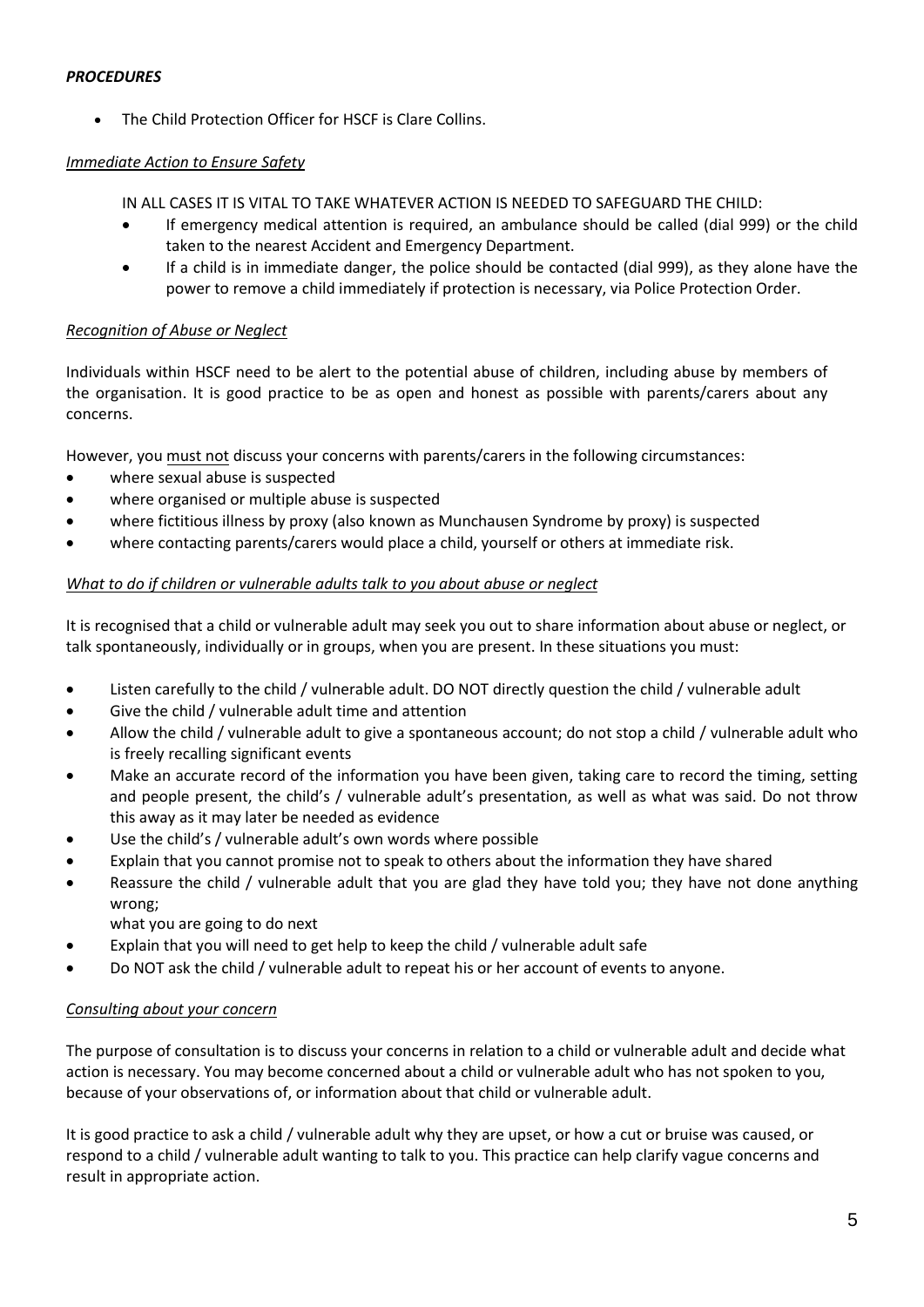If you are concerned about a child or vulnerable adult, you must share your concerns. Initially you should talk to one of the people designated as responsible for child protection within HSCF. If that person is implicated in the concerns, you should discuss your concerns directly with Halton Social Services (telephone number 0151 511 7817.)

You should consult externally with Halton Social Services in the following circumstances:

- when you remain unsure, after internal consultation, as to whether child protection concerns exist
- when there is disagreement as to whether child protection concerns exist
- when you are unable to consult promptly, or at all, with your designated internal contact for child protection
- when the concerns relate to any member of the Management Committee.

Consultation is not the same as making a referral, but should enable a decision to be made as to whether a referral to Social Services or the Police should progress.

# *Making a referral*

A referral involves giving Social Services or the Police information about concerns relating to an individual or family, in order that enquiries can be undertaken by the appropriate agency followed by any necessary action.

In certain cases the level of concern will lead straight to a referral without external consultation being necessary.

Parents/carers should be informed if a referral is being made, except in the circumstances outlined on page 4.

However, inability to inform parents for any reason should not prevent a referral being made. It would then become a joint decision with Social Services about how and when the parents should be approached and by whom.

If your concern is about abuse or risk of abuse from someone not known to the child / vulnerable adult or their family, you should make a telephone referral directly to the police and consult with the parents.

If your concern is about abuse or risk of abuse from a family member, or someone known to the child/vulnerable adult, you should make a telephone referral to your local Social Services Office.

## *Information required*

Be prepared to give as much of the following information as possible (in emergency situations all of this information may not be available). Unavailability of some information should not stop you making a referral.

- Your name, telephone number and position, and request the same of the person to whom you are speaking
- Full name and address, telephone number of family, date of birth of child / vulnerable adult and siblings
- Gender, ethnicity, first language, any special needs
- Names, dates of birth and relationship of household members and any significant others
- The names of professionals known to be involved with the child/vulnerable adult/family e.g. GP, Health Visitor, school
- The nature of the concern and foundation for it.
- An opinion on whether the child / vulnerable adult may need urgent action to make them safe
- Your view of what appears to be the needs of the child / vulnerable adult and family
- Whether the consent of a parent with parental responsibility has been given to the referral being made.